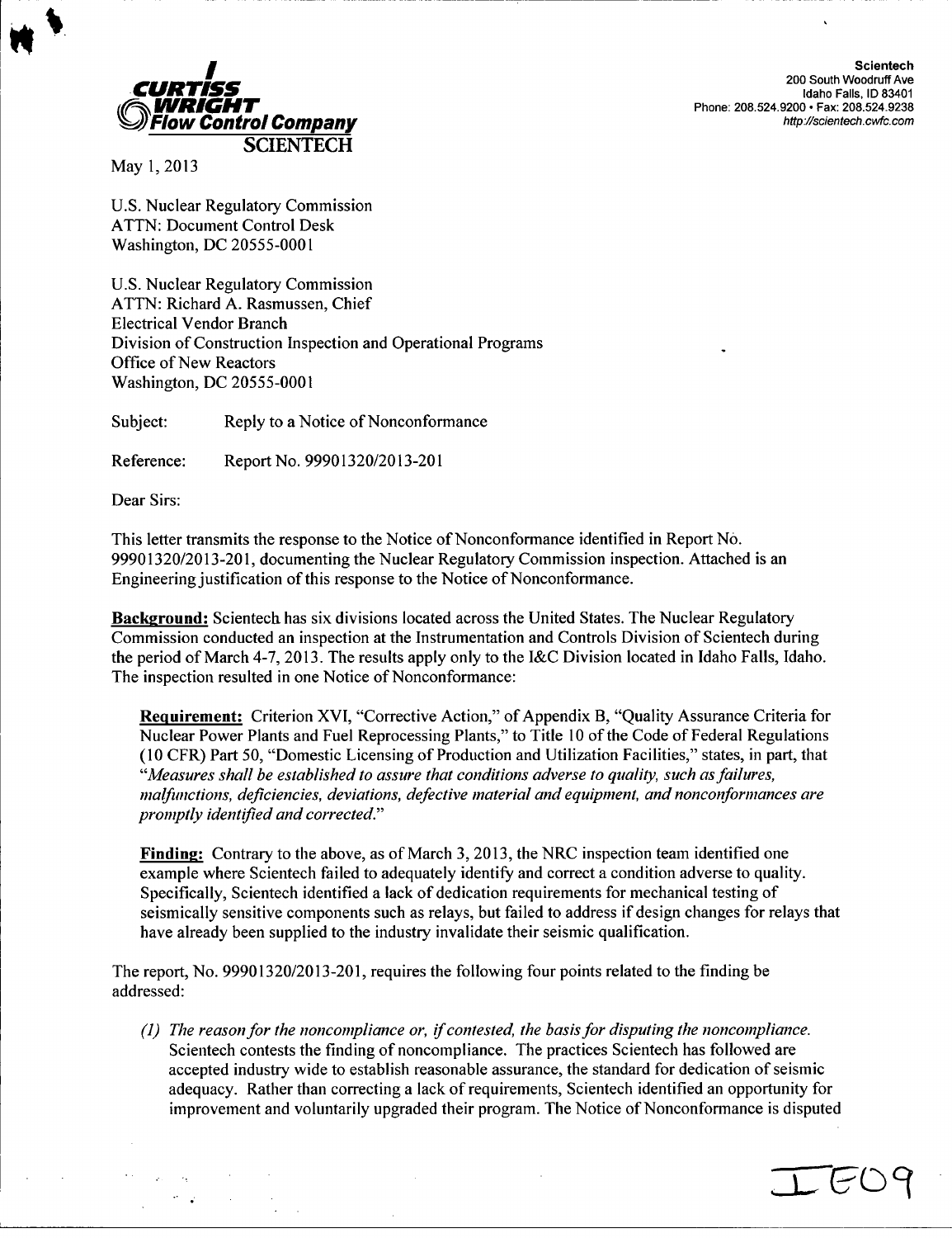

**Idaho Falls, ID 83401<br>Phone: 208.524.9200 • Fax: 208.524.9238<br>http://scientech.cwfc.com** 

based on the lack of a requirement to impose programmatic improvements retroactively on previously completed work.

- *(2) The corrective steps that have been taken and the results achieved.* Scientech has voluntarily started to use a seismic test table to gain supplemental assurance that subcomponents meet design specifications. This is an enhanced receipt inspection, a sampling program to generic criteria, not a qualification program.
- *(3) The corrective steps that will be taken to avoid noncompliance.* Although Scientech believes there is no noncompliance, our organization will continue to use a seismic test table to gain supplemental assurance that relays and other seismically sensitive components do not chatter. As stated above, this is a sampling program to generic criteria, not a qualification program.
- *(4) The date the corrective action will be completed.* The seismic table is operational. Material in stock is currently being tested with an estimated completion date of 5/31/2013. New stock is being tested.

Attached is an Engineering discussion in support of this response. We sincerely appreciate the professionalism and the positive attitude of your team. Please contact me with any further questions regarding our response to your inspection of our organization.

l/ **y,**

 $\sim$  .

**A.** Vincent Chermak, SSBB, PMP Quality Assurance Manager I&C Division Scientech, a business unit of Curtiss-Wright Flow Control Company Office (208) 524-9202 **I** Mobile (208) 313-3562

Attachments: Engineering Discussion of Scientech's Response to Nuclear Regulatory Commission Report No. 99901320/2013-201 Notice of Nonconformance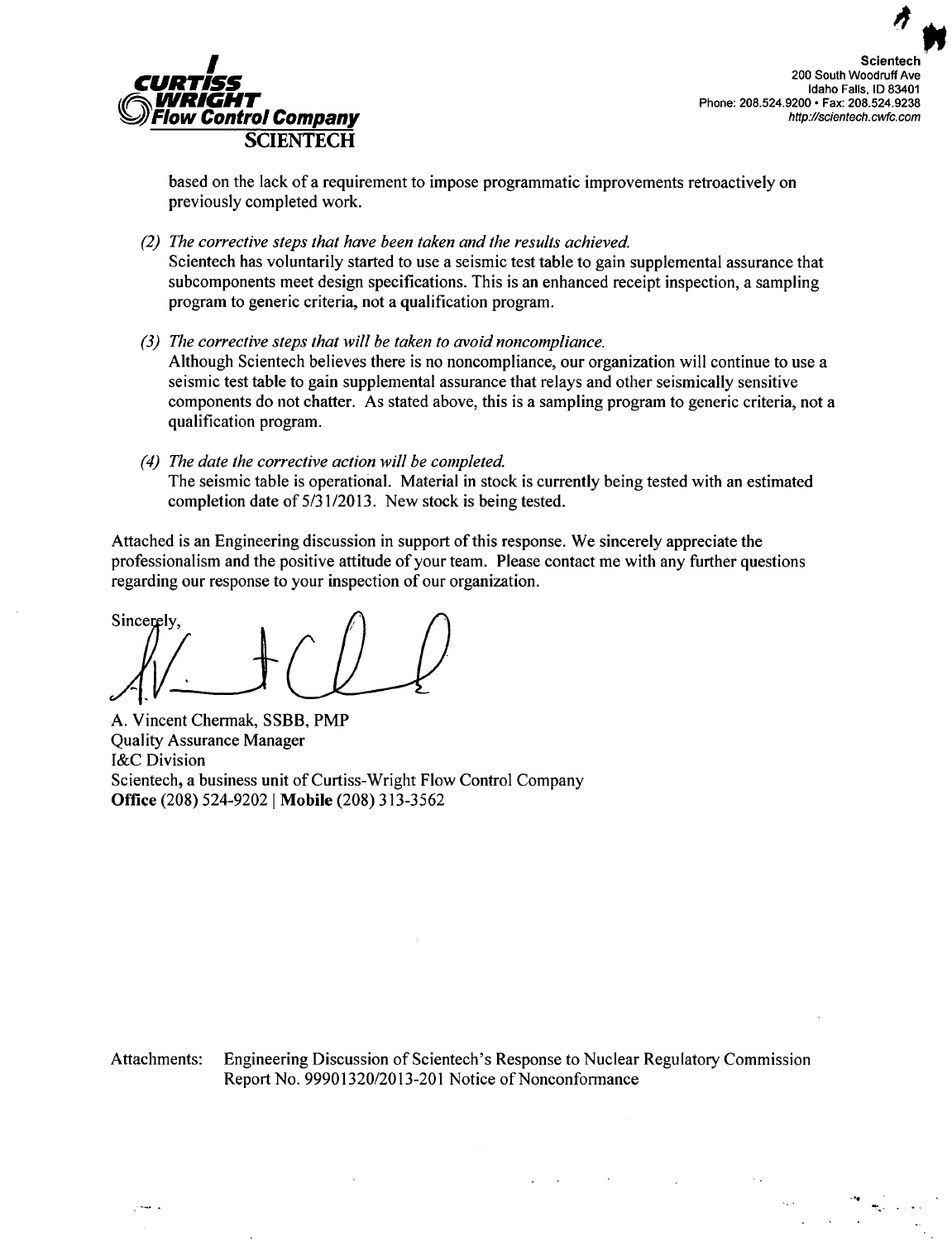Page **3** of 6

Engineering Discussion of Scientech's Response to Nuclear Regulatory Commission Report No. 99901320/2013-201

Notice of Nonconformance

Scientech 200 South Woodruff Avenue • Idaho Falls, ID 83401 • Phone: 208.524.9200 • Fax: 208.524.9238

*A*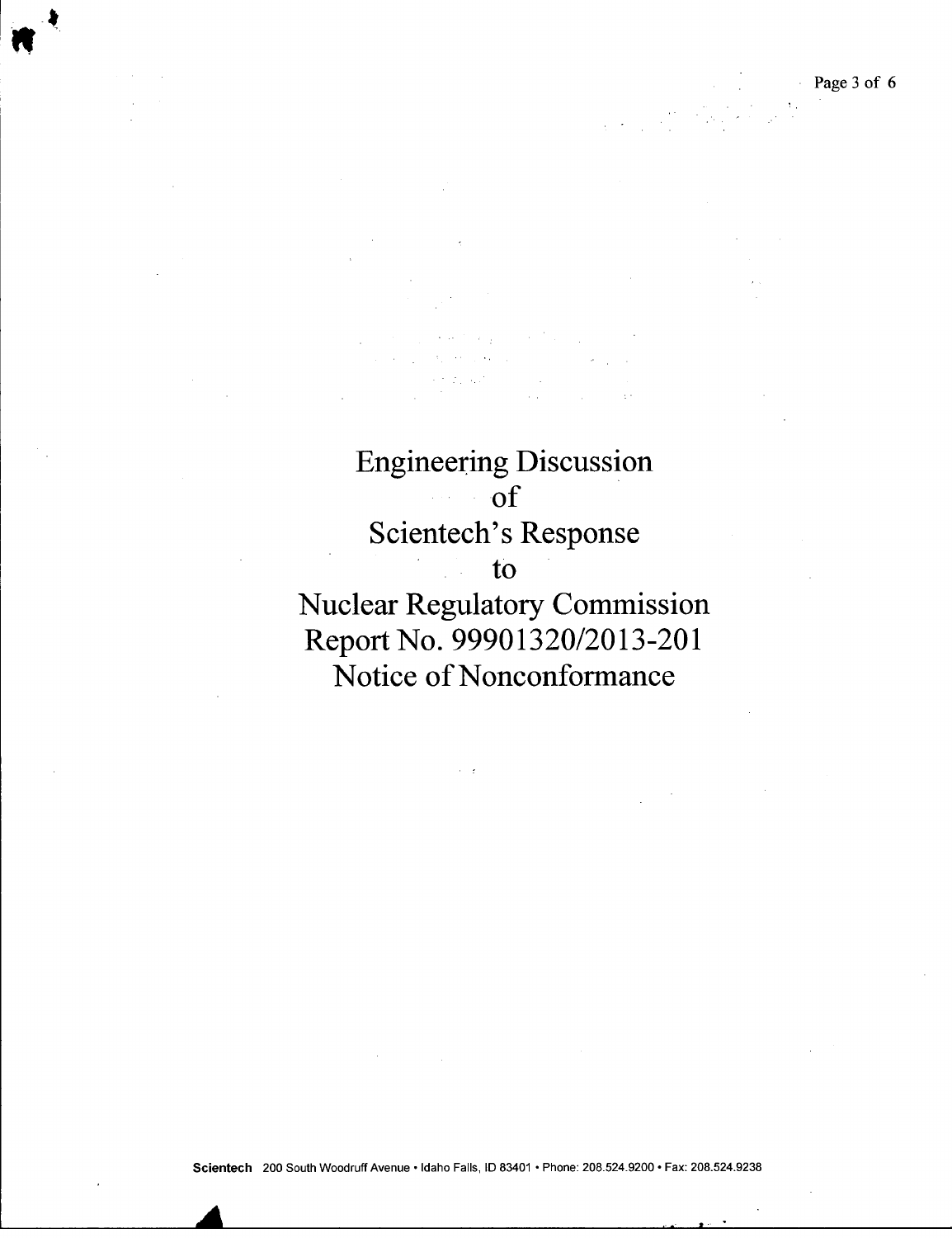

L

## Background:

The finding pertains to a Corrective Action Report, CAR 09-007 initiated on 9/29/09. The stated description in the CAR is: *"Current EDBs for Dedication include requirements for purchasing, receipt inspection, manufacturing, inspection, and electrical testing of modules. No requirements for mechanical testing of seismically sensitive components such as relays are ineluded."*

CAR 09-007 was used to drive an improvement to our program to gain even more assurance, not to correct a deficiency or nonconformance. Scientech upgrades its programs on a regular basis as better and more accurate tools and methods become available. Ten years ago, the cost of a seismic table was prohibitive. At this juncture it is a reasonable addition to our program. No evidence of any nonconformance, in any seismically sensitive component used by Scientech, has been identified. Scientech does not concur with the position that, when a program is enhanced, the upgrade must be retroactively applied to all previous work.

No nonconforming condition was identified in CAR 09-007 because no nonconforming condition existed. Scientech seismically qualifies its safety-related modules to IEEE 344. The basis for qualification/dedication of production modules is:

- 1. Critical characteristics are defined during design and verified as appropriate for each build through test and inspection.
- 2. Material is purchased from qualified vendors.
- 3. Manufacturer and same model number is verified during Receipt Inspection.
- 4. Materials are controlled.
- *5.* For each module, Manufacturing practices verify that the mounting and physical connections haven't changed.
- 6. For each module, testing verifies critical aspects of the performance haven't changed.
- 7. All the above controlled by documented instructions as required by 1 OCFR50 Appendix B Criterion V.

Scientech believes that these 7 elements form a sufficient basis for 'reasonable assurance' that the components are similar enough to the qualification specimen. This is documented in Engineering Data Briefs for each safety related basic assembly. The EDBs delineate the requirements for dedication, including the purchasing requirements, the receipt inspection requirements, and the testing requirements.

## **Discussion**

Historically, a safety-related component's qualification is by type test - IEEE-323 for environmental qualification and IEEE-344 for performance during and after seismic excitation. At least one unit of each type is tested. Production units are then qualified by similarity to the tested units, based on the procurement of the same components from the same sources and assembly by the same processes. Functional testing of finished electrical equipment is performed to verify proper assembly; qualification testing is not repeated.

In late 2009, Scientech's I&C Division Manager decided to upgrade their program beyond industry norms and enhance receipt inspection of electro-mechanical assembles. Scientech spent close to a year researching and pricing the available options, and finally decided in late 2010 to expend the capital to purchase a seismic table.

Once that decision was made, three actions were added to the CAR:

- **(1)** Create procedures for enhanced receipt inspection of electro-mechanical items;
- (2) Revise the QA program to require such enhanced inspections of appropriate new material; and
- (3) Perform such enhanced inspections on appropriate material currently in stock.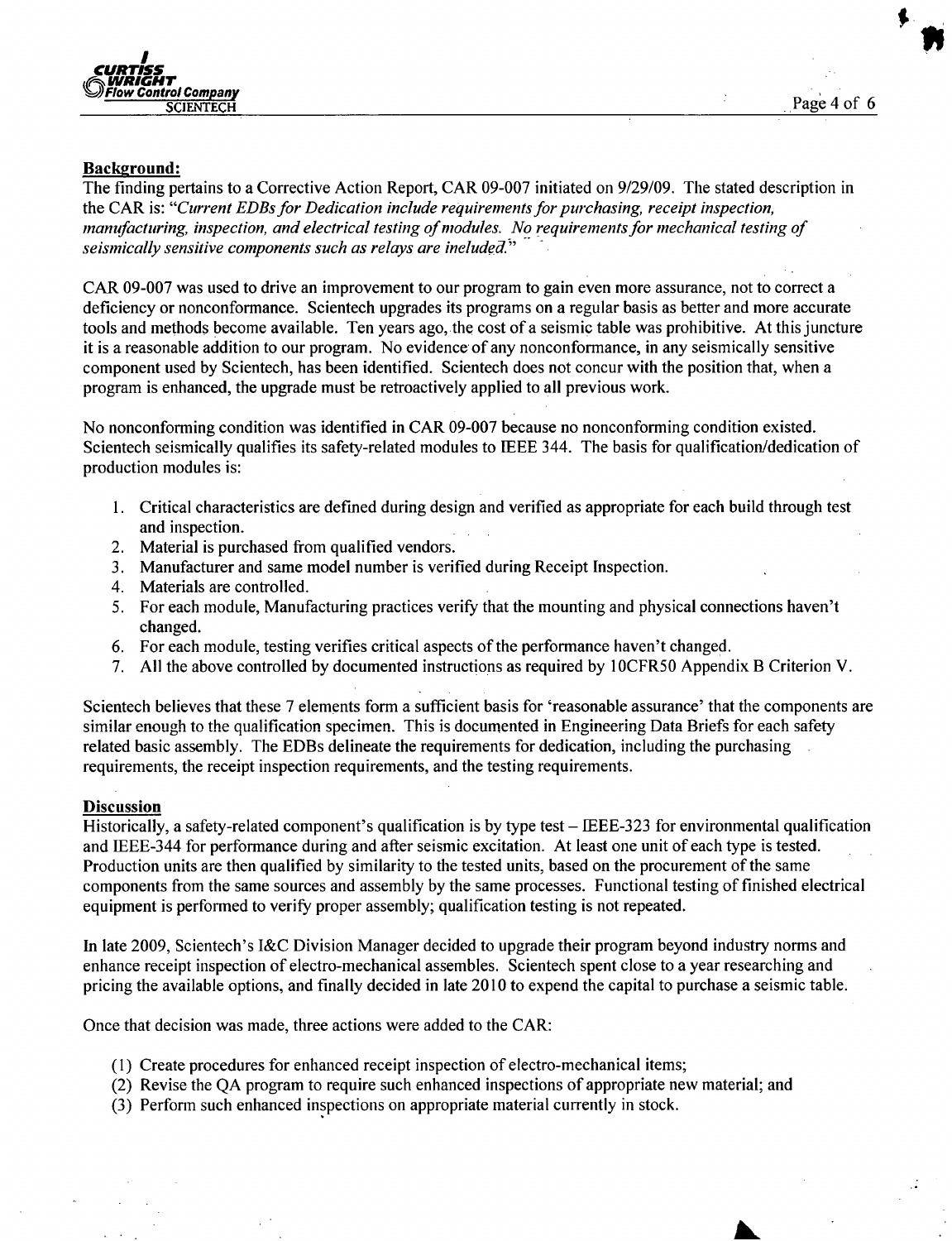



Physical modifications to the building were required before the table could be installed, and the table itself was a custom design that had to be manufactured to our specifications. Special foundations had to be built, special antivibration precautions taken to avoid affecting the adjacent manufacturing floor, and calibrated test equipment had to be procured, installed, and tested. The custom design included a control system that the manufacturer had to write software for, install, and test. This work took about two years.

While the table was being purchased and installed, Scientech reviewed their existing designs and identified those classes of components where a vendor's design change, that did not affect form, fit, or function, *might* impact the ability of the component to perform properly during and after seismic excitation, and committed to test these components - both those in stock and those bought in the future - as part of an enhance receipt inspection. Three classes of components were identified where subtle design changes by the manufacturer might affect the ability to withstand seismic excitation, but might not be detected by visual inspection or electrical testing: meters, reed relays, and electro-mechanical relays.

Meters: Further evaluation of meters showed that the stationary coil of the meter is nonrmally in the signal path, and its failure could cause the entire assembly to malfunction. However, there is no credible failure mode of the stationary coil during seismic excitation; it has no moving parts, and it is insulated and varnished such that any loose material in the meter housing cannot affect it. The moving coil of the meter is magnetically coupled to the stationary coil and mechanically connected to the needle through relatively delicate bearings. There are credible failure modes that would cause the needle to jam and no longer indicate properly; however, the indication is not a safety related function. Scientech may continue to seismically test various meters to ensure high quality, but it is not a safety issue under Criterion XVI.

Reed Relays: A similar inspection of reed switches showed that reed switches are only used on one particular version of NUSI modules. They act as an ON-OFF switch to power the module. The credible failure mode under seismic excitation is chatter. The balance of the power circuit is not susceptible to chatter, chatter causes spikes in the input power in the order of milliseconds, even one dropped cycle in a 60 Hz power line (16 milliseconds) will not cause the module power to drop out due to the relatively slow filter capacitor discharge times. Therefore, for Scientech modules, reed relays are not a safety issue under Criterion XVI.

Electro-mechanical Relays: A similar inspection of relays showed that the credible failure mode under seismic excitation is chatter. A design change significant enough to compromise the structural integrity of the relay would be obvious upon visual inspection. The relay output of Scientech's final assemblies is often a safetyrelated function. Therefore, Scientech determined that electro-mechanical relays should receive the enhanced receipt inspection (seismic testing) at this time.

EDB NUS-G010, Rev 12 was issued 8/28/12 to direct testing a sample of each batch of electro-mechanical relays. Procedures were created to control such testing – not qualification testing, but sufficient to gain additional assurance. Enhanced receipt inspection testing of electro-mechanical relays started in early 2013. The first priority was to test the existing stock; if the existing stock perfonned properly under seismic excitation, there is reasonable assurance that the relay vendor did not make any design changes since the original qualification that affected seismic response.